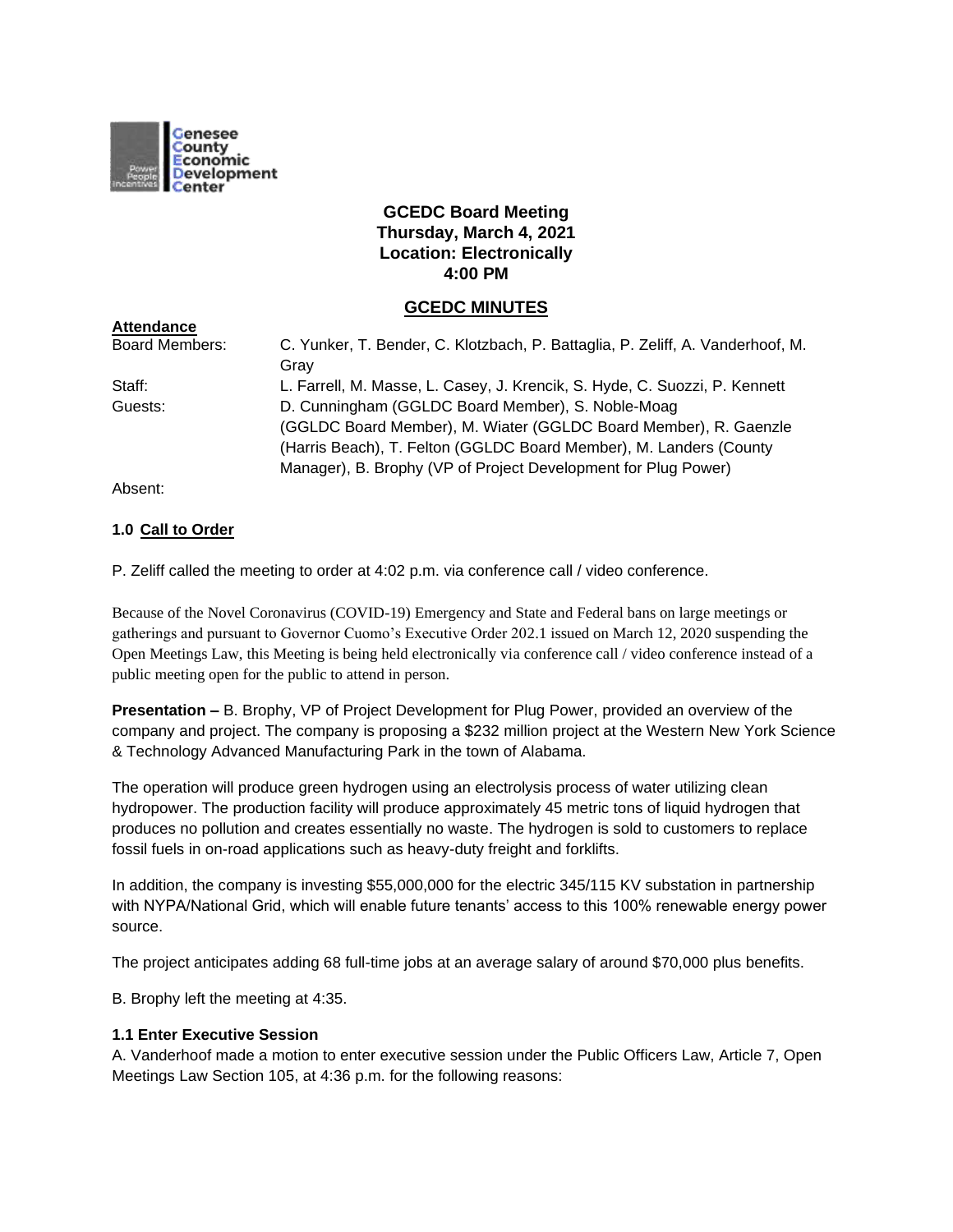1. The medical, financial, credit or employment history of a particular person or corporation, or matters leading to the appointment, employment, promotion, demotion, discipline, suspension, dismissal or removal of a particular person or corporation.

The motion was seconded by P. Battaglia and approved by all members present.

### **1.2 Enter Public Session**

C. Klotzbach made a motion to enter back into public session at 4:55 p.m., seconded by A. Vanderhoof and approved by all members present.

### **2.0 Chairman's Report & Activities**

### **2.1 Upcoming Meetings:**

**Next Scheduled Board Meeting: Thursday, March 25th at 4:00 p.m.** STAMP Committee Meeting: Tuesday, March 23rd at 10:30 a.m. Audit & Finance Committee Meeting: Tuesday, March 25<sup>th</sup> at 3:00 p.m. CANCELLED: Annual Meeting: Friday, March 5<sup>th</sup> at 12:00 p.m.

**2.2 Agenda Additions / Deletions / Other Business-** Nothing at this time.

### **2.3 Minutes: January 27, 2021 & February 4, 2021**

**C. Klotzbach made a motion to approve the January 27, 2021 & February 4, 2021 minutes as presented; the motion was seconded by P. Battaglia. Roll call resulted as follows:**

| P. Battaglia - Yes  | C. Yunker - | Yes. |
|---------------------|-------------|------|
| T. Bender - Yes     | P. Zeliff - | Yes. |
| C. Klotzbach - Yes  | M. Gray -   | Yes. |
| A. Vanderhoof – Yes |             |      |

**The item was approved as presented.**

## **3.0 Report of Management**

**3.1 Stakeholder Presentation – GLS Site Selectors** Global Location Strategies (GLS), led by President and Founding Principal Didi Caldwell, and the GCEDC will present a "State of Site Selection & the STAMP Mega Site" to a targeted group of GCEDC and STAMP Stakeholders at 11:30 am on Wednesday, April 7.

This event is the capstone to a project by GLS to review the site readiness, marketing, industry targets and site competitiveness of STAMP and will include an overview of the state of site selection followed by findings from the review of STAMP.

This event is organized as a Zoom webinar, with our presenters given more control of the 'room' while welcoming in a larger number of listeners. We will be inviting guests from across our community and state, along with sales and marketing partners, to join us at the event.

**3.2 LandPro Equipment LLC – Final Resolution -** LandPro Equipment LLC will acquire and develop a 14-acre parcel in the town of Batavia, including the construction of a 50,000 square-foot facility for a full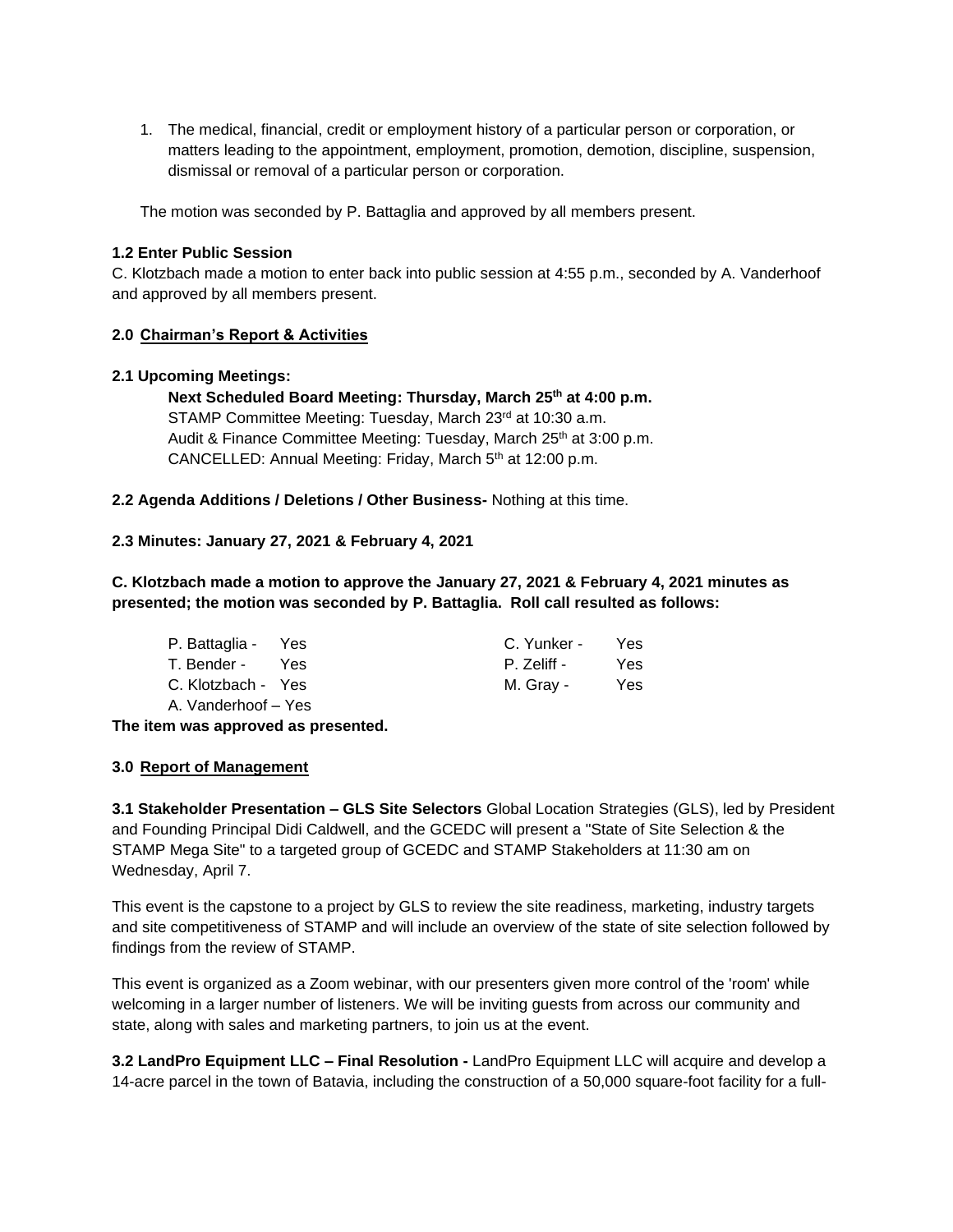service John Deere Agriculture and Turf Dealership. 95% of the facility will be used for parts, service, and training, with 5% used for retail.

The company pledges to create 5 new jobs and retain 62 existing jobs as part of the \$9.2 million project. The facility will service a customer base within a 50-mile radius of Batavia, NY and expand workforce training programs for the benefit of the company and Genesee County's workforce.

The project will produce an estimated \$6.3 million in regional and state benefits, including \$3.1 million in estimated temporary (construction) and ongoing payroll including 5 new jobs of \$1.75 million and \$270,000 in property tax revenue.

The company has requested property, sales and mortgage tax abatements totaling \$906,000.

A virtual public hearing regarding the proposed incentives for the project was held on February 24, 2021. No written or oral comments were received.

See the Statement of Compliance of Project Criteria Listed in the Uniform Tax Exemption Policy (UTEP), attached to the minutes for additional Project details.

#### Resolution No. 03/2021 - 01

RESOLUTION OF THE GENESEE COUNTY INDUSTRIAL DEVELOPMENT AGENCY D/B/A GENESEE COUNTY ECONOMIC DEVELOPMENT CENTER (THE "AGENCY") (i) ACKNOWLEDGING THE PUBLIC HEARING HELD BY THE AGENCY ON FEBRUARY 24, 2021, WITH RESPECT TO THE LANDPRO EQUIPMENT LLC (THE "COMPANY") PROJECT (THE "PROJECT"); (ii) MAKING A DETERMINATION WITH RESPECT TO THE PROJECT PURSUANT TO SEQRA; (iii) APPOINTING THE COMPANY AS AGENT OF THE AGENCY; (iv) AUTHORIZING FINANCIAL ASSISTANCE TO THE COMPANY IN THE FORM OF (A) A SALES AND USE TAX EXEMPTION FOR PURCHASES AND RENTALS RELATED TO THE ACQUISITION, CONSTRUCTION, RECONSTRUCTION, RENOVATION AND EQUIPPING OF THE PROJECT, (B) A REAL PROPERTY TAX ABATEMENT STRUCTURED THROUGH A TAX AGREEMENT, AND (C) A MORTGAGE RECORDING TAX EXEMPTION AS PERMITTED BY LAW; AND (v) AUTHORIZING THE NEGOTIATION, EXECUTION AND DELIVERY OF A PROJECT AGREEMENT, LEASE AGREEMENT, LEASEBACK AGREEMENT, TAX AGREEMENT, MORTGAGE, AND RELATED DOCUMENTS WITH RESPECT TO THE PROJECT.

## **T. Bender made a motion to accept final resolution #03/2021-01, authorizing incentives as presented; the motion was seconded by P. Battaglia. Roll call resulted as follows:**

| P. Battaglia - Yes  |     | C. Yunker - | <b>Yes</b> |
|---------------------|-----|-------------|------------|
| T. Bender -         | Yes | P. Zeliff - | Yes        |
| C. Klotzbach - Yes  |     | M. Gray -   | Yes        |
| A. Vanderhoof - Yes |     |             |            |

**The item was approved as presented.**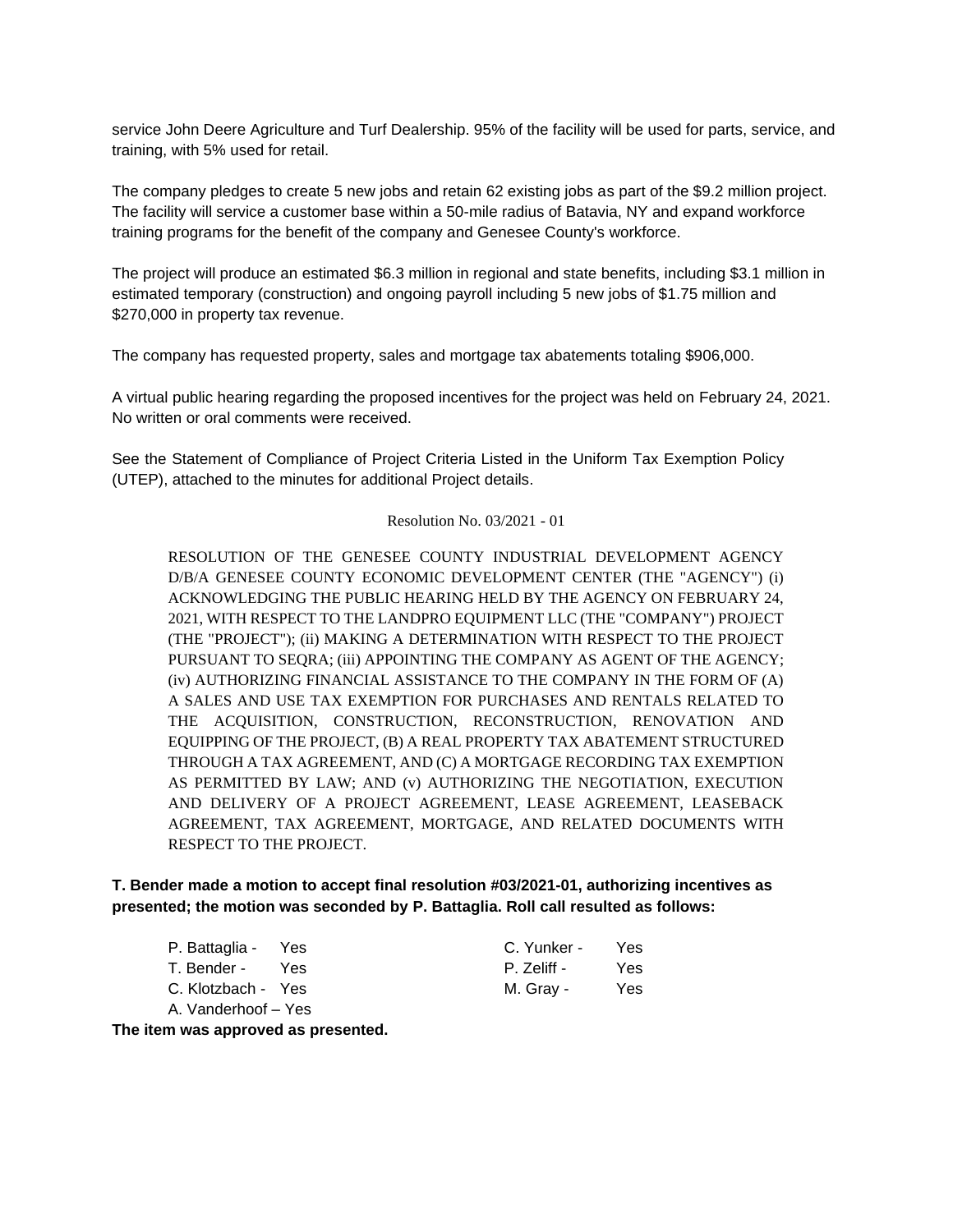**3.3 SL Pembroke, LLC #1 - Initial Resolution -** The company is planning a community solar farm project in the town of Pembroke. The project is a 4MW AC solar generation system that will be interconnected with National Grid.

The project will provide enhanced property tax payments via a 15-year PILOT that are significantly greater than the current agricultural-vacant land value of the project. The project will contribute \$5,500/MWAC + a 2% annual escalator, with the 4 MW AC solar farm generating in excess of \$380,000 in PILOT payments over the 15-year term. The project will also fund a community benefit agreement for workforce development and economic development projects in Genesee County.

The project is aligned with New York's aggressive goals for renewable energy, energy efficiency and greenhouse gas reductions, and offer customers a 10% discount vs average market rates for the generated power.

In addition to these benefits, the project is supporting the continued viability of the agricultural economy in Genesee County.

### Resolution No. 03/2021 -02

RESOLUTION OF THE GENESEE COUNTY INDUSTRIAL DEVELOPMENT AGENCY D/B/A GENESEE COUNTY ECONOMIC DEVELOPMENT CENTER (THE "AGENCY") (i) ACCEPTING AN APPLICATION WITH RESPECT TO A CERTAIN PROJECT, (ii) AUTHORIZING A PUBLIC HEARING WITH RESPECT TO THE PROJECT, (iii) DESCRIBING THE FORMS OF FINANCIAL ASSISTANCE BEING CONTEMPLATED BY THE AGENCY WITH RESPECT TO THE PROJECT AND (iv) MAKING A DETERMINATION WITH RESPECT TO THE PROJECT PURSUANT TO SEQRA (AS DEFINED BELOW).

**P. Battaglia made a motion to accept initial resolution #03/2021-02, authorizing the scheduling of a public hearing; the motion was seconded by A. Vanderhoof. Roll call resulted as follows:**

| P. Battaglia - Yes  |       | C. Yunker - | Yes. |
|---------------------|-------|-------------|------|
| T. Bender -         | - Yes | P. Zeliff - | Yes. |
| C. Klotzbach - Yes  |       | M. Gray -   | Yes  |
| A. Vanderhoof - Yes |       |             |      |

**The item was approved as presented.**

**3.4 SL Pembroke, LLC #2 - Initial Resolution -** The company is planning a community solar farm project in the town of Pembroke. The project is a 5MW AC solar generation system that will be interconnected with National Grid.

The project will provide enhanced property tax payments via a 15-year PILOT that are significantly greater than the current agricultural-vacant land value of the project. The project will contribute \$5,500/MWAC + a 2% annual escalator, with the 5 MW AC solar farm generating in excess of \$475,000 in PILOT payments over the 15-year term. The project will also fund a community benefit agreement for workforce development and economic development projects in Genesee County.

The project is aligned with New York's aggressive goals for renewable energy, energy efficiency and greenhouse gas reductions, and offer customers a 10% discount vs average market rates for the generated power.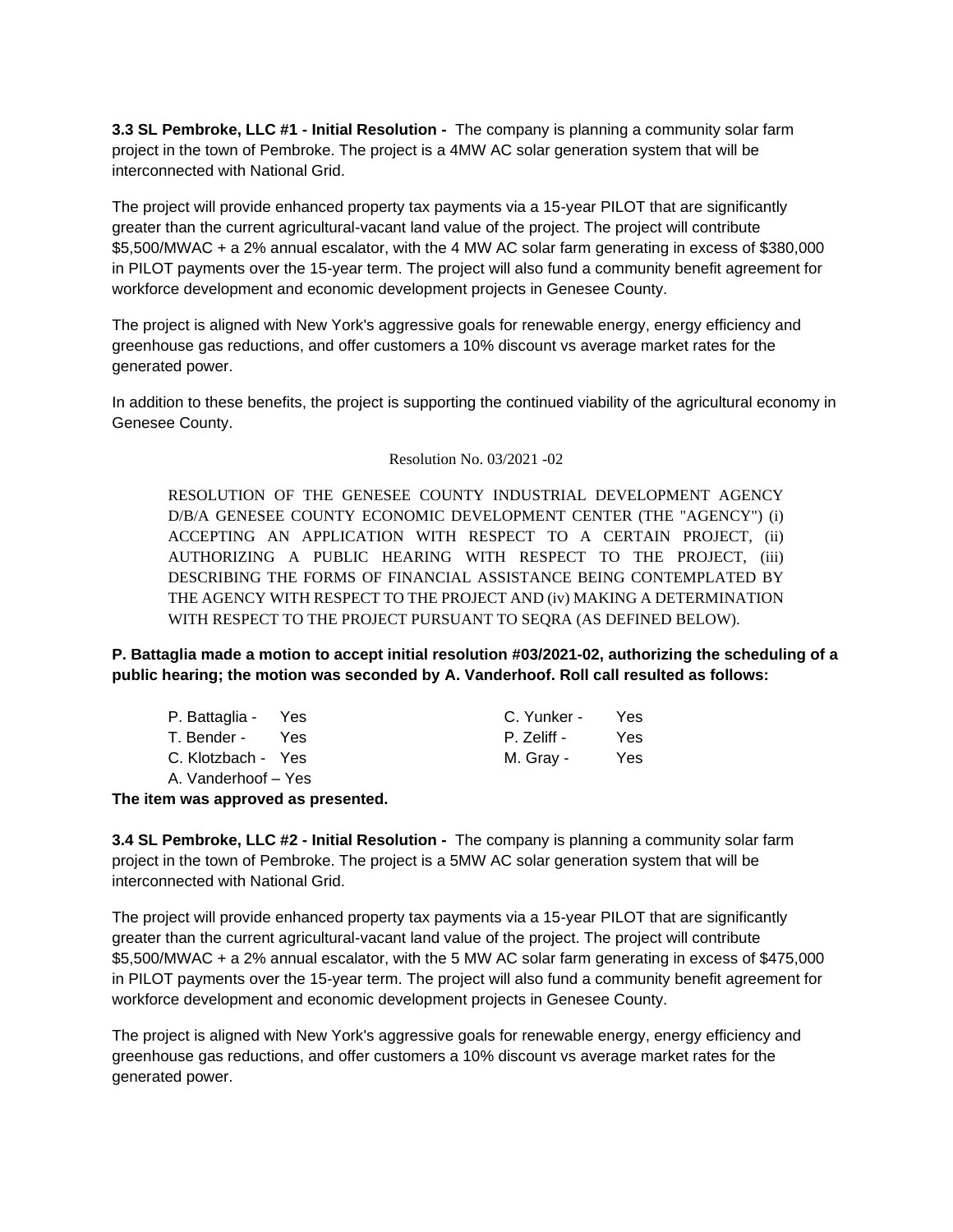In addition to these benefits, the project is supporting the continued viability of the agricultural economy in Genesee County.

#### Resolution No. 03/2021 - 03

RESOLUTION OF THE GENESEE COUNTY INDUSTRIAL DEVELOPMENT AGENCY D/B/A GENESEE COUNTY ECONOMIC DEVELOPMENT CENTER (THE "AGENCY") (i) ACCEPTING AN APPLICATION WITH RESPECT TO A CERTAIN PROJECT, (ii) AUTHORIZING A PUBLIC HEARING WITH RESPECT TO THE PROJECT, (iii) DESCRIBING THE FORMS OF FINANCIAL ASSISTANCE BEING CONTEMPLATED BY THE AGENCY WITH RESPECT TO THE PROJECT AND (iv) MAKING A DETERMINATION WITH RESPECT TO THE PROJECT PURSUANT TO SEQRA (AS DEFINED BELOW).

**T. Bender made a motion to accept initial resolution #03/2021-03, authorizing the scheduling of a public hearing; the motion was seconded by C. Yunker. Roll call resulted as follows:**

| P. Battaglia - Yes  | C. Yunker - | Yes  |
|---------------------|-------------|------|
| T. Bender - Yes     | P. Zeliff - | Yes. |
| C. Klotzbach - Yes  | M. Gray -   | Yes. |
| A. Vanderhoof – Yes |             |      |
|                     |             |      |

**The item was approved as presented.**

**3.5 Forefront Power, LLC – Initial Resolution -** The company is planning a community solar farm project in the Town of Elba. The project is a 5 (AC) MW solar generation system that will be interconnected with National Grid.

The project will provide enhanced property tax payments via a 15-year PILOT that are significantly greater than the current agricultural-vacant land value of the project. The project will contribute \$6,000/MWAC + a 2% annual escalator, with the 5 MWAC solar farm generating in excess of \$518,000 in PILOT payments over the 15-year term. The project will also fund a community benefit agreement for workforce development and economic development projects in Genesee County.

The project is aligned with New York's aggressive goals for renewable energy, energy efficiency and greenhouse gas reductions, and offer customers a 10% discount vs average market rates for the generated power.

In addition to these benefits, the project is supporting the continued viability of the agricultural economy in Genesee County.

Resolution No. 03/2021 - 04

RESOLUTION OF THE GENESEE COUNTY INDUSTRIAL DEVELOPMENT AGENCY D/B/A GENESEE COUNTY ECONOMIC DEVELOPMENT CENTER (THE "AGENCY") (i) ACCEPTING AN APPLICATION WITH RESPECT TO A CERTAIN PROJECT (AS DEFINED BELOW, THE "PROJECT"), (ii) AUTHORIZING A PUBLIC HEARING WITH RESPECT TO THE PROJECT, AND (iii) DESCRIBING THE FORMS OF FINANCIAL ASSISTANCE BEING CONTEMPLATED BY THE AGENCY WITH RESPECT TO THE PROJECT.

**C. Yunker made a motion to accept initial resolution #03/2021-04, authorizing the scheduling of a public hearing; the motion was seconded by A. Vanderhoof. Roll call resulted as follows:**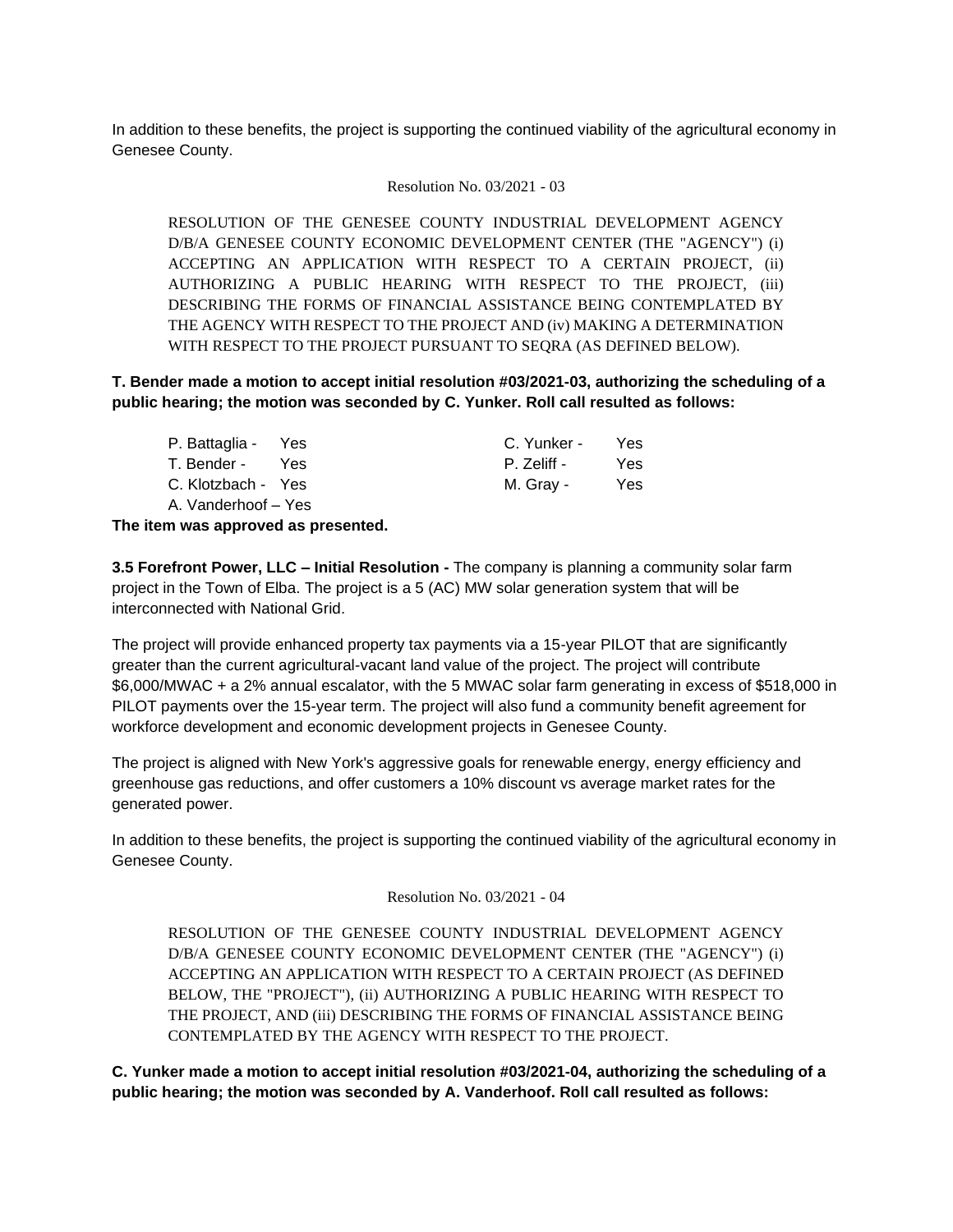| P. Battaglia - Yes  |     | C. Yunker - | Yes. |
|---------------------|-----|-------------|------|
| T. Bender -         | Yes | P. Zeliff - | Yes. |
| C. Klotzbach - Yes  |     | M. Gray -   | Yes. |
| A. Vanderhoof - Yes |     |             |      |

**The item was approved as presented.**

**3.6 Plug Power Inc. – Initial Resolution -** The company is proposing a \$232 million project at the Western New York Science & Technology Advanced Manufacturing Park in the town of Alabama.

The operation will produce green hydrogen using an electrolysis process of water utilizing clean hydropower. The production facility will produce approximately 45 metric tons of liquid hydrogen that produces no pollution and creates essentially no waste. The hydrogen is sold to customers to replace fossil fuels in on-road applications such as heavy-duty freight and forklifts.

In addition, the company is investing \$55,000,000 for the electric 345/115 KV substation in partnership with NYPA/National Grid, which will enable future tenants' access to this 100% renewable energy power source.

The project anticipates adding 68 full-time jobs at an average salary of around \$70,000 plus benefits.

#### Resolution No. 03/2021 - 05

RESOLUTION OF THE GENESEE COUNTY INDUSTRIAL DEVELOPMENT AGENCY D/B/A GENESEE COUNTY ECONOMIC DEVELOPMENT CENTER (THE "AGENCY") (i) ACCEPTING AN APPLICATION WITH RESPECT TO A CERTAIN PROJECT, (ii) AUTHORIZING A PUBLIC HEARING WITH RESPECT TO THE PROJECT, (iii) DESCRIBING THE FORMS OF FINANCIAL ASSISTANCE BEING CONTEMPLATED BY THE AGENCY WITH RESPECT TO THE PROJECT.

**P. Battaglia made a motion to accept initial resolution #03/2021-05, authorizing the scheduling of a public hearing; the motion was seconded by C. Klotzbach. Roll call resulted as follows:**

| P. Battaglia - Yes  | C. Yunker - | Yes. |
|---------------------|-------------|------|
| T. Bender - Yes     | P. Zeliff - | Yes. |
| C. Klotzbach - Yes  | M. Gray -   | Yes. |
| A. Vanderhoof – Yes |             |      |

**The item was approved as presented.**

### **4.0 Audit & Finance Committee**

**4.1 Investment Report -** The Investment Report summarizes the GCEDC's bank balances, general ledger balances and interest income at 12/31/20. The report will be submitted into PARIS and posted on the website.

This was recommended for approval by the Committee.

## **M. Gray made a motion to approve the Investment Report as presented; the motion was seconded by T. Bender. Roll call resulted as follows:**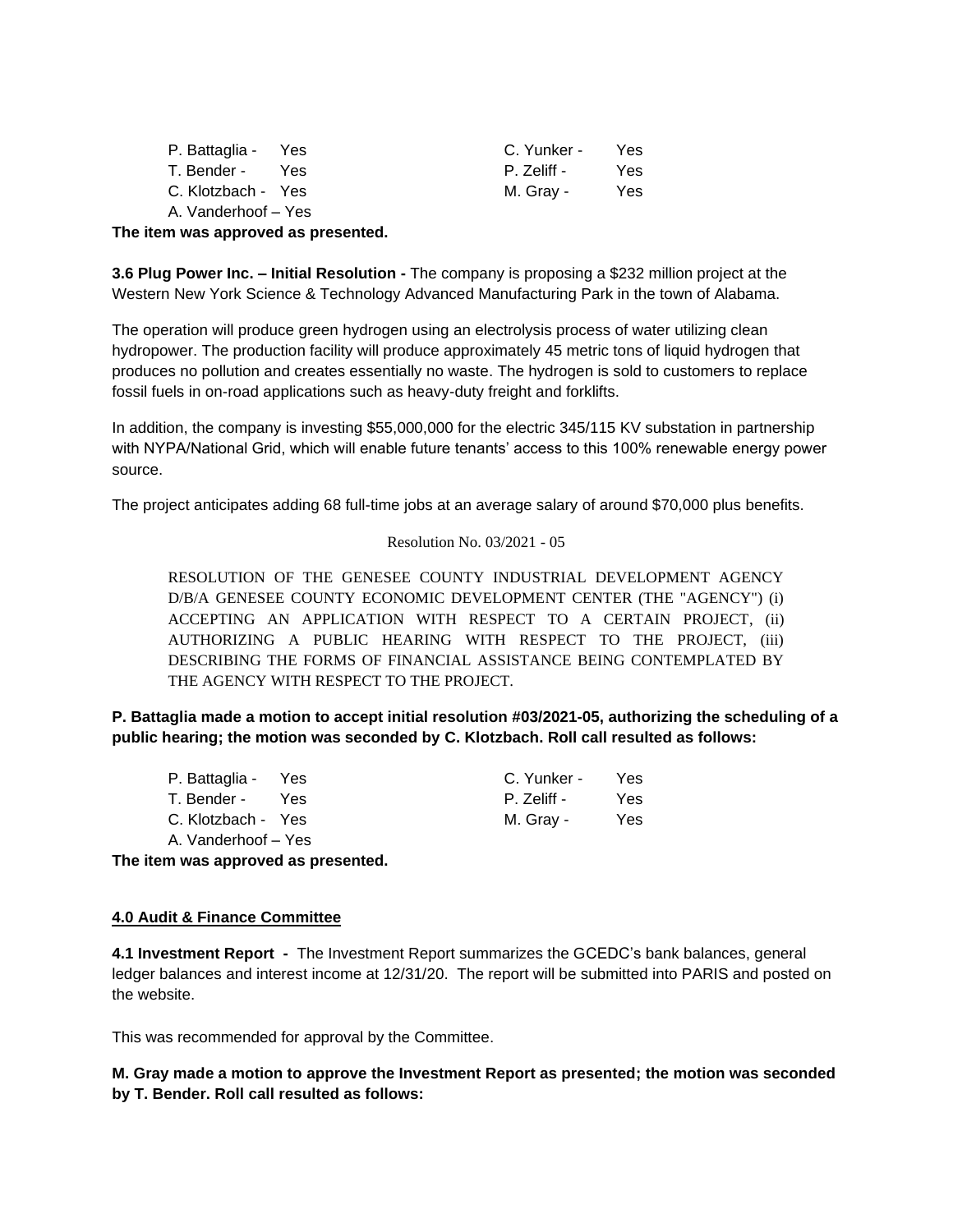| P. Battaglia - Yes  |     | C. Yunker - | Yes. |
|---------------------|-----|-------------|------|
| T. Bender -         | Yes | P. Zeliff - | Yes. |
| C. Klotzbach - Yes  |     | M. Gray -   | Yes. |
| A. Vanderhoof – Yes |     |             |      |

**The item was approved as presented.**

**4.2 Procurement Report–** Public authorities are required to report all procurement transactions active during the reporting period that have an actual or estimated value of \$5,000 or more. This report will be submitted into the PARIS system and posted on the website.

This was recommended for approval by the Committee.

**M. Gray made a motion to approve the Procurement Report as presented; the motion was seconded by P. Battaglia. Roll call resulted as follows:**

| P. Battaglia - Yes  |       | C. Yunker - | Yes. |
|---------------------|-------|-------------|------|
| T. Bender -         | - Yes | P. Zeliff - | Yes. |
| C. Klotzbach - Yes  |       | M. Gray -   | Yes. |
| A. Vanderhoof - Yes |       |             |      |

**The item was approved as presented.**

**4.3 Pyramid Brokerage Agreement for Apple Tree Acres –** The Committee asked J. Maurer (Pyramid Brokerage) to consider an amendment to the terms of the exclusive agreement that was included in the Committee and Board packets. If a lead for the property (Tax ID# 13-1-59.211) is generated by the GCEDC that is brought to fruition by Pyramid Brokerage, the company will receive a broker fee / commission of 6% as opposed to 10%.

This was recommended for approval by the Committee.

**M. Gray made a motion to approve the Pyramid Brokerage Agreement for Apple Tree Acres pending the revision to the agreement discussed above; the motion was seconded by T. Bender. Roll call resulted as follows:**

| P. Battaglia - Yes  |     | C. Yunker - | Yes        |
|---------------------|-----|-------------|------------|
| T. Bender -         | Yes | P. Zeliff - | Yes        |
| C. Klotzbach - Yes  |     | M. Gray -   | <b>Yes</b> |
| A. Vanderhoof – Yes |     |             |            |

**The item was approved as presented.**

**4.4. Park Strategies Contract -** The GCEDC government relations contract with Fred Hiffa and Megan Osika from Park Strategies provides the GCEDC with lobbying services on a variety of issues critical to growing economic development in Genesee County. Park Strategies has been effective in helping to advance the mission of the WNY STAMP site with state level stakeholders, as well as assisting the agency access funding opportunities for site infrastructure. Park Strategies works directly with the GCEDC to formulate strategies that maximize our efforts to build-out WNY STAMP, and to attract major investment to the site. Park Strategies also ensures that the WNY STAMP project remains at the top of mind with New York State Legislators, as well as with our Federal representatives in the US Congress and the US Senate. Other services provided by Park Strategies include monitoring of legislation and the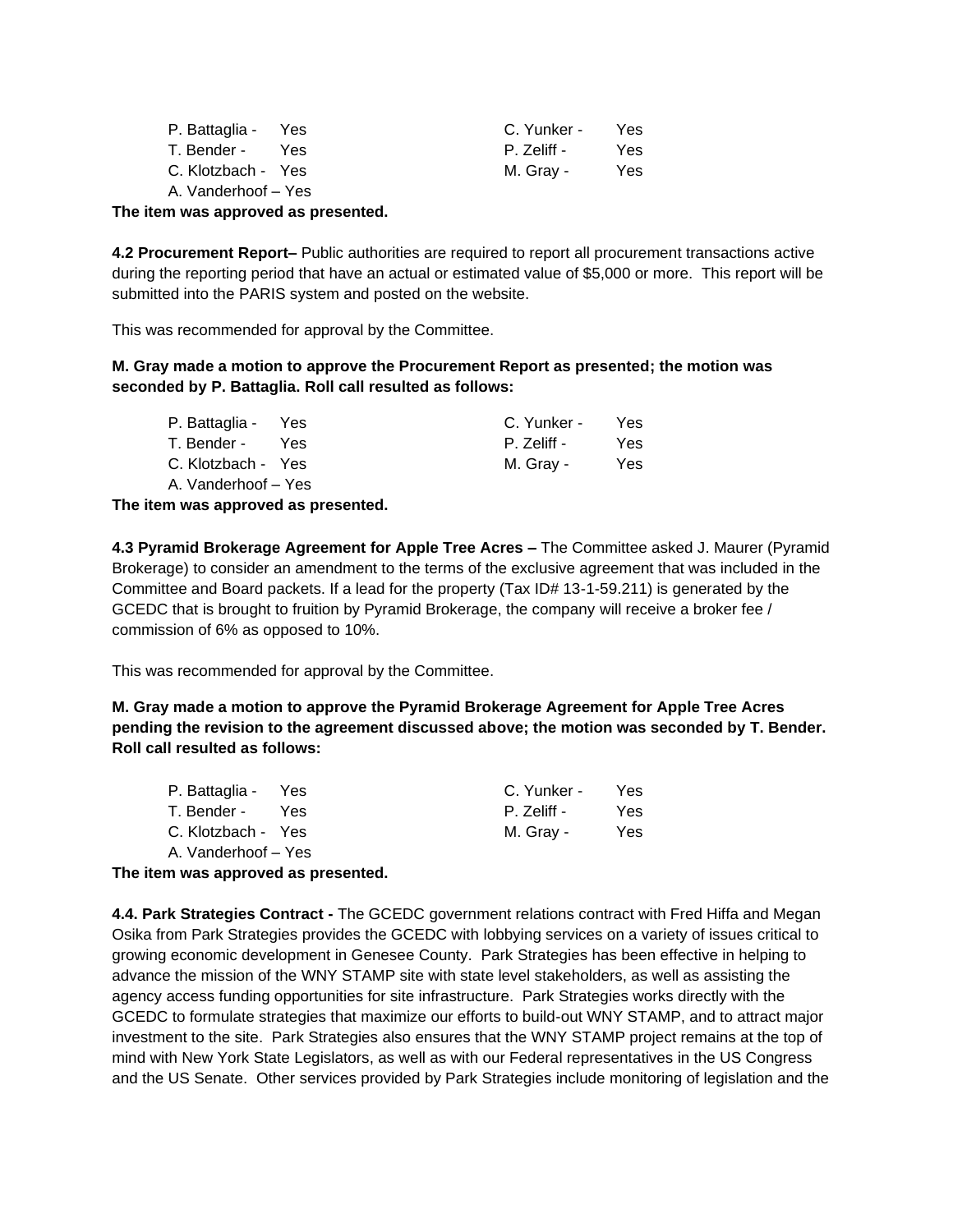New York State budget bills, research and reporting on bill status and activity, advocacy and weekly update calls with the GCEDC.

The contract's cost was anticipated and contained in the 2021 budget.

The Committee recommended approval of a renewal of services for the April 1, 2021 – March 31, 2022 period at \$1,500 per month (\$18,000 annually).

**P. Zeliff made a motion to approve the renewal of the Park Strategies contract for lobbying services in the amount of \$18,000; the motion was seconded by P. Battaglia. Roll call resulted as follows:**

| P. Battaglia - Yes  |     | C. Yunker - | Yes  |
|---------------------|-----|-------------|------|
| T. Bender -         | Yes | P. Zeliff - | Yes. |
| C. Klotzbach - Yes  |     | M. Gray -   | Yes. |
| A. Vanderhoof - Yes |     |             |      |

**The item was approved as presented.**

#### **5.0 Governance & Nominating Committee – C. Yunker**

**5.1 Local Labor Policy –** Facilities construction of more than \$5 million in capital investment is subject to the GCEDC's Local Labor Policy. Staff has discussed whether "facilities" is applicable to solar projects. There is a wide range of capital investment for varying sized solar projects. Staff recommends that solar projects should not fall under the \$5 million facilities description. Rather, solar projects that are greater than 5 MW (AC) would be subject to the Local Labor Policy. Most of the community solar projects are between 2-5 MW (AC). The Local Labor Policy will also include language that states "The GCEDC may require an outside consultant of their choosing be hired by the Project to assist in reviewing any waiver requests that may be submitted."

This was recommended for approval by the Committee.

**C. Yunker made a motion to approve the revised Local Labor Policy as presented; the motion was seconded by T. Bender. Roll call resulted as follows:**

| P. Battaglia - Yes  |       | C. Yunker - | Yes  |
|---------------------|-------|-------------|------|
| T. Bender -         | - Yes | P. Zeliff - | Yes  |
| C. Klotzbach - Yes  |       | M. Gray -   | Yes. |
| A. Vanderhoof – Yes |       |             |      |

**The item was approved as presented.**

### **6.0 STAMP Committee – P. Zeliff**

**6.1 Lewiston Road Purchase Resolution** – During the course of finalizing the design and engineering of the 6 mgd water coming to the STAMP site from Niagara County, the hydraulic analysis stated that a pump station would be needed to keep the water moving at a sufficient pressure and that pump station would need to be located near the Genesee/Niagara County line. When analyzing the properties in the area, there was a very limited number of options as a lot of the land in that area is owned by the USFWS or NYSDEC, which would take years to secure and become costly for any potential wetland impacts. It was noticed that there was one residence, 805 Lewiston Road, that was currently listed for sale on Zillow.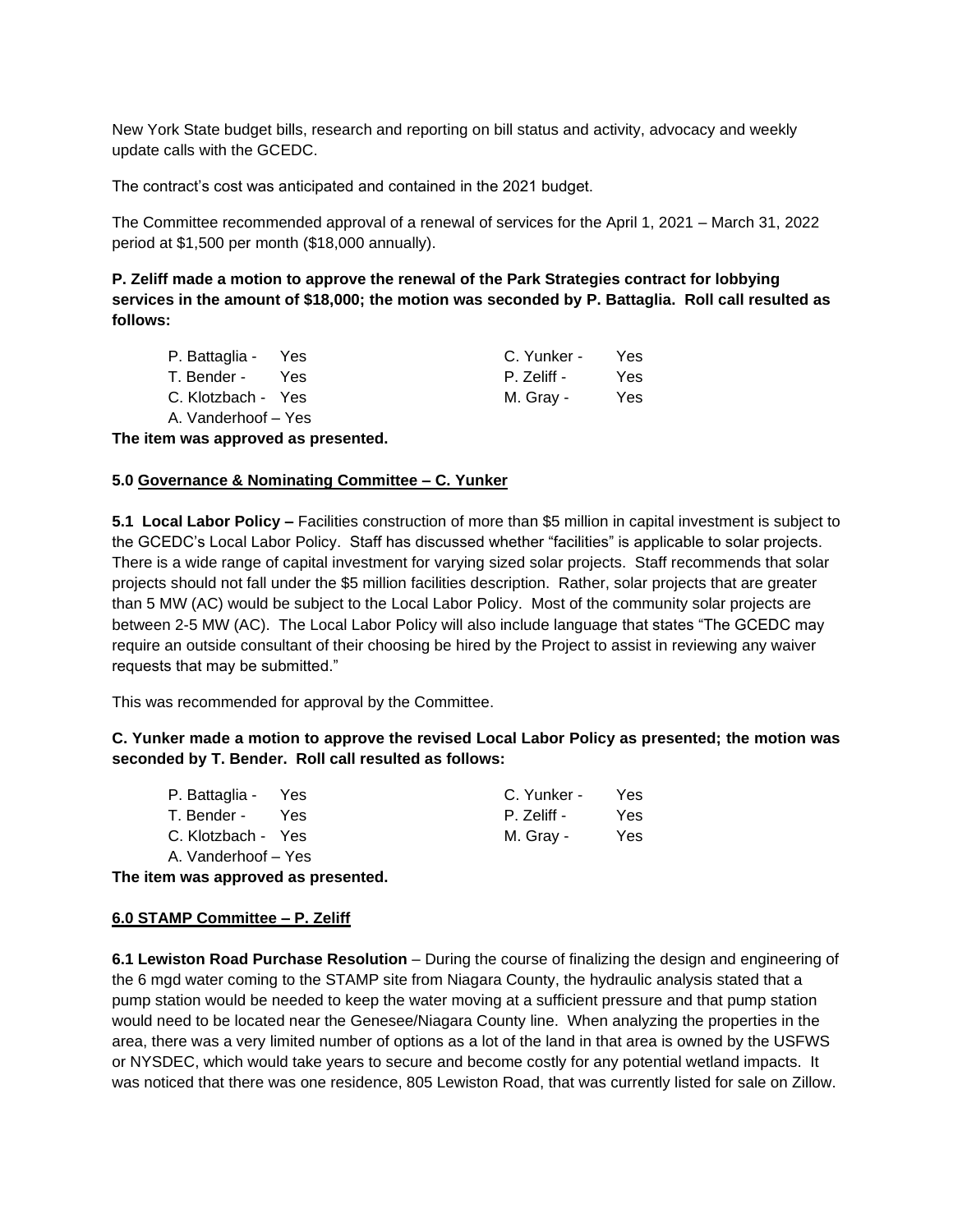The list price was \$69,900. The GCEDC made an offer of \$52,500. The owner countered with \$57,500 which is what staff is seeking approval on today. The house is currently vacant.

Fund commitment: \$57,500 (plus or minus any closing adjustments) for the acquisition to be covered under the \$33 million. The not to exceed amount of \$7,250 for closing costs and legal fees is listed in the authorizing resolution.

This was recommended for approval by the Committee.

Resolution No. 03/2021 - 06

RESOLUTION (i) TAKING OFFICIAL ACTION TOWARD AND APPROVING THE ACQUISITION FOR ECONOMIC DEVELOPMENT PURPOSES OF THE REAL PROPERTY WITH THE TAX MAP PARCEL NO. 6.-1-8.12 AND ANY IMPROVEMENTS THEREON LOCATED IN GENESEE COUNTY, NEW YORK AND LOCATED AT 805 LEWISTON ROAD, ALABAMA, NEW YORK (THE "PROPERTY"), (ii) AUTHORIZING THE EXECUTION AND DELIVERY OF A PURCHASE CONTRACT AND RELATED DOCUMENTS WITH RESPECT TO THE ACQUISITION OF THE PROPERTY ("CONTRACT"), (iii) AUTHORIZING THE EXPENDITURE OF THE NECESSARY FUNDS OF THE AGENCY WITH RESPECT TO THE ACQUISITION OF THE PROPERTY, AND (iv) AUTHORIZING THE TAKING OF OTHER ACTION IN CONNECTION THEREWITH.

**P. Zeliff made a motion to approve the purchase of 805 Lewiston Road for STAMP for \$57,500 plus any closing adjustments and legal fees not to exceed \$7,250 associated with the purchase; the motion was seconded by A. Vanderhoof. Roll call resulted as follows:**

| P. Battaglia - Yes  |       | C. Yunker - | Yes. |
|---------------------|-------|-------------|------|
| T. Bender -         | - Yes | P. Zeliff - | Yes. |
| C. Klotzbach - Yes  |       | M. Gray -   | Yes. |
| A. Vanderhoof – Yes |       |             |      |

**The item was approved as presented.**

**6.2 PSA Project Gateway Resolution** – The GCEDC has received a Purchase and Sale Agreement from a potential project to acquire approximately 29.884 acres for tax parcel 10.-1-41 and part of 10.-1-42 for \$2,091,880 as well as a right of first refusal on 26.764 acres of tax parcel 10.-1-43.12.

Fund commitment: Legal fees to Harris Beach not to exceed \$25,000 based on time and billing for the transaction.

This was recommended for approval by the Committee.

#### Resolution No. 03/2021 – 07

RESOLUTION OF THE GENESEE COUNTY INDUSTRIAL DEVELOPEMNT AGENCY D/B/A GENESEE COUNTY ECONOMIC DEVELOPMENT CENTER AUTHORIZING (i) THE SALE OF CERTAIN AGENCY OWNED REAL PROPERTY TO PLUG POWER INC., OR ITS PERMITTED ASSIGNS (ii) THE EXECUTION OF A PURCHASE AND SALE AGREEMENT, AND (iii) A DEED, AND RELATED DOCUMENTS IN